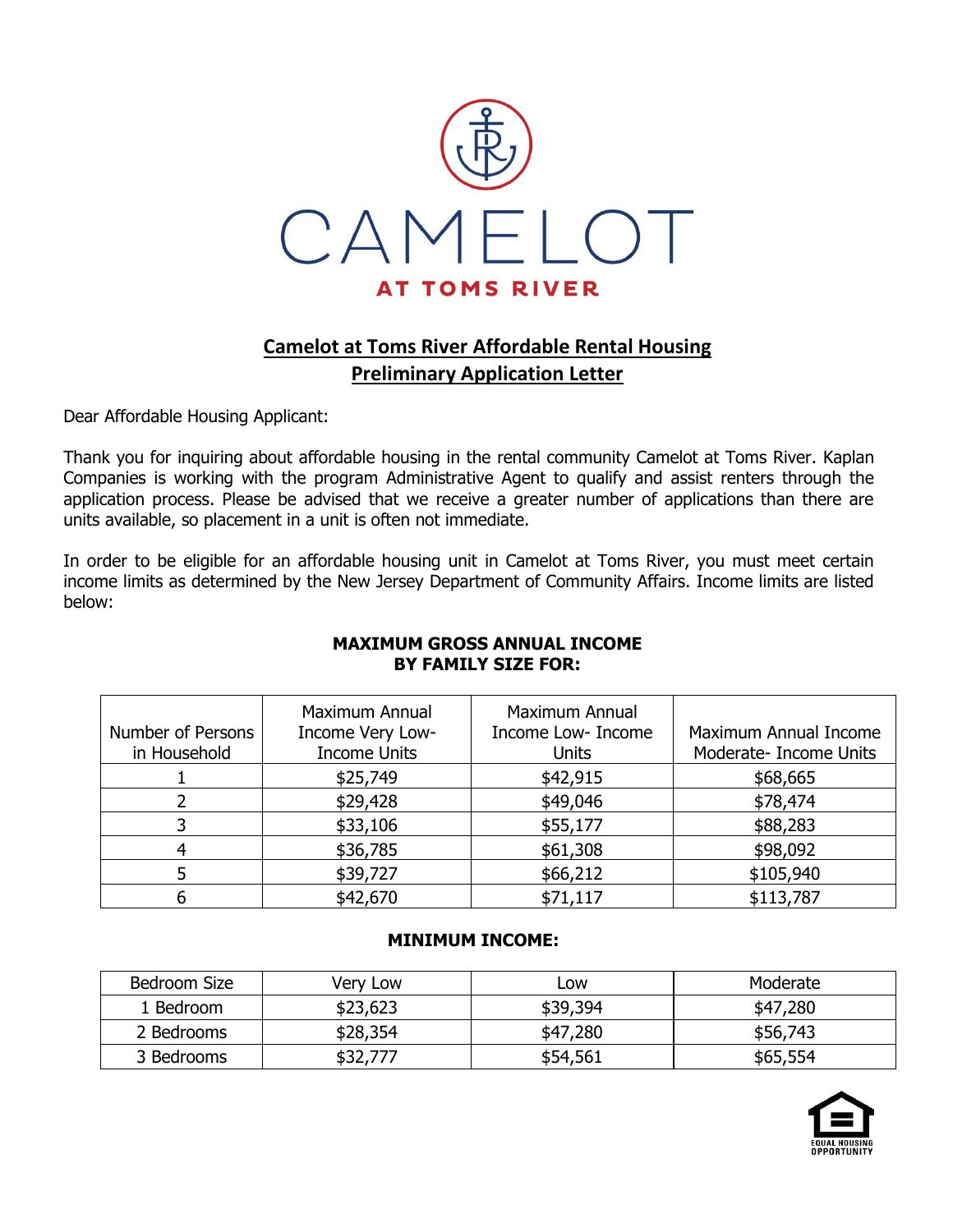**Annual Income includes the following: wages, salary, tips, commissions, Social Security, unemployment, pensions, rental income, alimony, disability, interest income.**

| Bedroom Size | Very Low | Low     | Moderate |
|--------------|----------|---------|----------|
| 1 Bedroom    | \$501    | \$961   | \$1,191  |
| 2 Bedrooms   | \$599    | \$1,151 | \$1,427  |
| 3 Bedrooms   | \$686    | \$1,324 | \$1,642  |

#### **MONTHLY RENTAL RATES:**

#### **Tenant is responsible to pay for all monthly utilities. Monthly rent and income limits subject to change at any time, without notice.**

If you believe you fall below these income limits, fill out and submit this Preliminary Application to our office. **All completed Preliminary Applications must be received by 5:00pm on August 5, 2022:**

#### **Gerry Lastella-Raneri Merriewold at Highland Park 433 River Road Unit 5000 Highland Park, NJ 08904**

Completed Pre-Applications can also be e-mailed to [GerryR@thinkkaplan.com.](mailto:GerryR@thinkkaplan.com)

Applicants selected will be required to submit income documentation; and pass a background/credit check in order to qualify. There is a \$100.00 charge for first applicant, and \$45.00 for each additional applicant for the background/credit check. A security deposit equal to one and a half month's rent, is due at lease signing and residents are required to maintain renter's insurance.

Assets not earning a verifiable income shall have an annual imputed interest income using a current average annual savings interest rate**.** Assets not earning income include present real estate equity. Applicants owning real estate must produce documentation of a market value-appraisal and outstanding mortgage debt. The difference shall be treated as the monetary value of the asset and the imputed interest added to income. If the applicant household owns a primary residence with no mortgage on the property, valued at or above the regional asset limit, as published annually by AHPNJ, a certificate of eligibility shall be denied by the administrative agent, unless the applicant's existing monthly housing costs (including principal, interest, taxes, homeowner and private mortgage insurance, and condominium and homeowner association fees as applicable) exceed 38 percent of the household's eligible monthly income.

Please remember that all applications and documents are held in the strictest confidence. If you have any further questions, please contact the leasing office at Camelot at Toms River, **(732)253-8575**, or via email to GerryR@thinkkaplan.com.

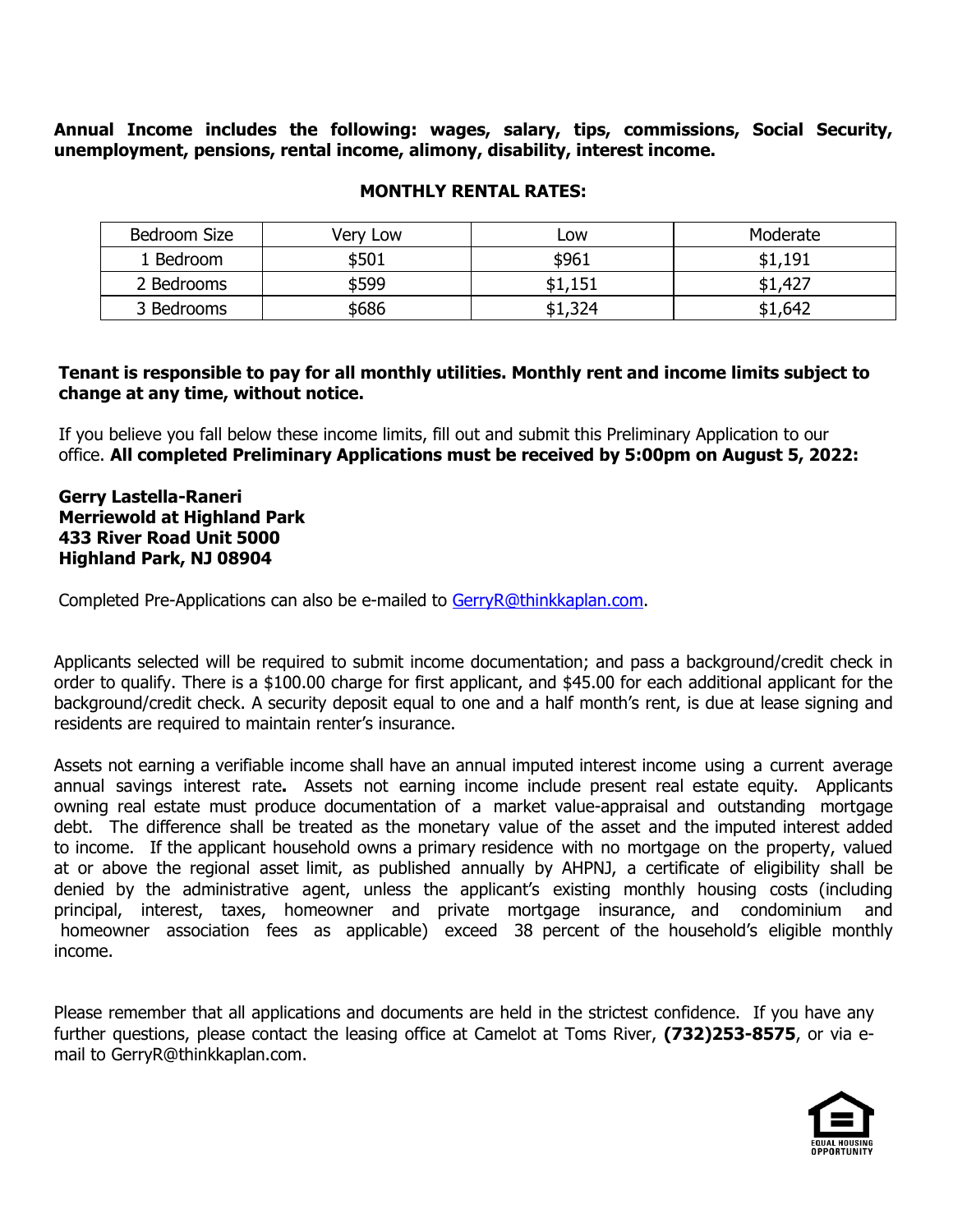## **CAMELOT AT TOMS RIVER**

## **PRELIMINARY APPLICATION FOR AFFORDABLE HOUSING**

| <b>Section I - HEAD OF HOUSEHOLD INFORMATION</b>                                           |      |              | <b>Please Print Clearly</b> |
|--------------------------------------------------------------------------------------------|------|--------------|-----------------------------|
|                                                                                            |      |              |                             |
| <b>Current Address:</b>                                                                    |      |              |                             |
|                                                                                            | City | <b>State</b> | Zip Code                    |
| Mailing Address, if different from above:                                                  |      |              |                             |
| Home Phone: ___________________________ Cell Phone: ____________________________           |      |              |                             |
| Do you require a handicap accessible unit? Yes ____ No ____                                |      |              |                             |
| Do you currently receive rental assistance? Yes ____ No ___ If yes, how much per month? \$ |      |              |                             |

| <b>Section II - HOUSEHOLD COMPOSITION AND INCOME</b>                                                                                                                                                                                            |                                                      |               |                                                                                                                                                                                                                                |  |
|-------------------------------------------------------------------------------------------------------------------------------------------------------------------------------------------------------------------------------------------------|------------------------------------------------------|---------------|--------------------------------------------------------------------------------------------------------------------------------------------------------------------------------------------------------------------------------|--|
| List ALL members of your household who will live in the apartment. List ALL sources of income, including, but not<br>limited to salary, dividends, social security, child support, alimony and pensions, for everyone who will occupy the unit. |                                                      |               |                                                                                                                                                                                                                                |  |
| Full Name (First Middle & Last)                                                                                                                                                                                                                 | Relationship                                         | Date of Birth | <b>Annual (YEARLY)</b> Income<br>Sex                                                                                                                                                                                           |  |
|                                                                                                                                                                                                                                                 |                                                      |               | Head of Household Theory Communication of the Summunication of the Summunication of the Summunication of the Summunication of the Summunication of the Summunication of the Summunication of the Summunication of the Summunic |  |
|                                                                                                                                                                                                                                                 |                                                      |               |                                                                                                                                                                                                                                |  |
|                                                                                                                                                                                                                                                 |                                                      |               |                                                                                                                                                                                                                                |  |
| $\overline{a}$                                                                                                                                                                                                                                  | <u> 1989 - Johann Barn, fransk politik (d. 1989)</u> |               |                                                                                                                                                                                                                                |  |
| 5.                                                                                                                                                                                                                                              |                                                      |               |                                                                                                                                                                                                                                |  |
|                                                                                                                                                                                                                                                 |                                                      |               |                                                                                                                                                                                                                                |  |